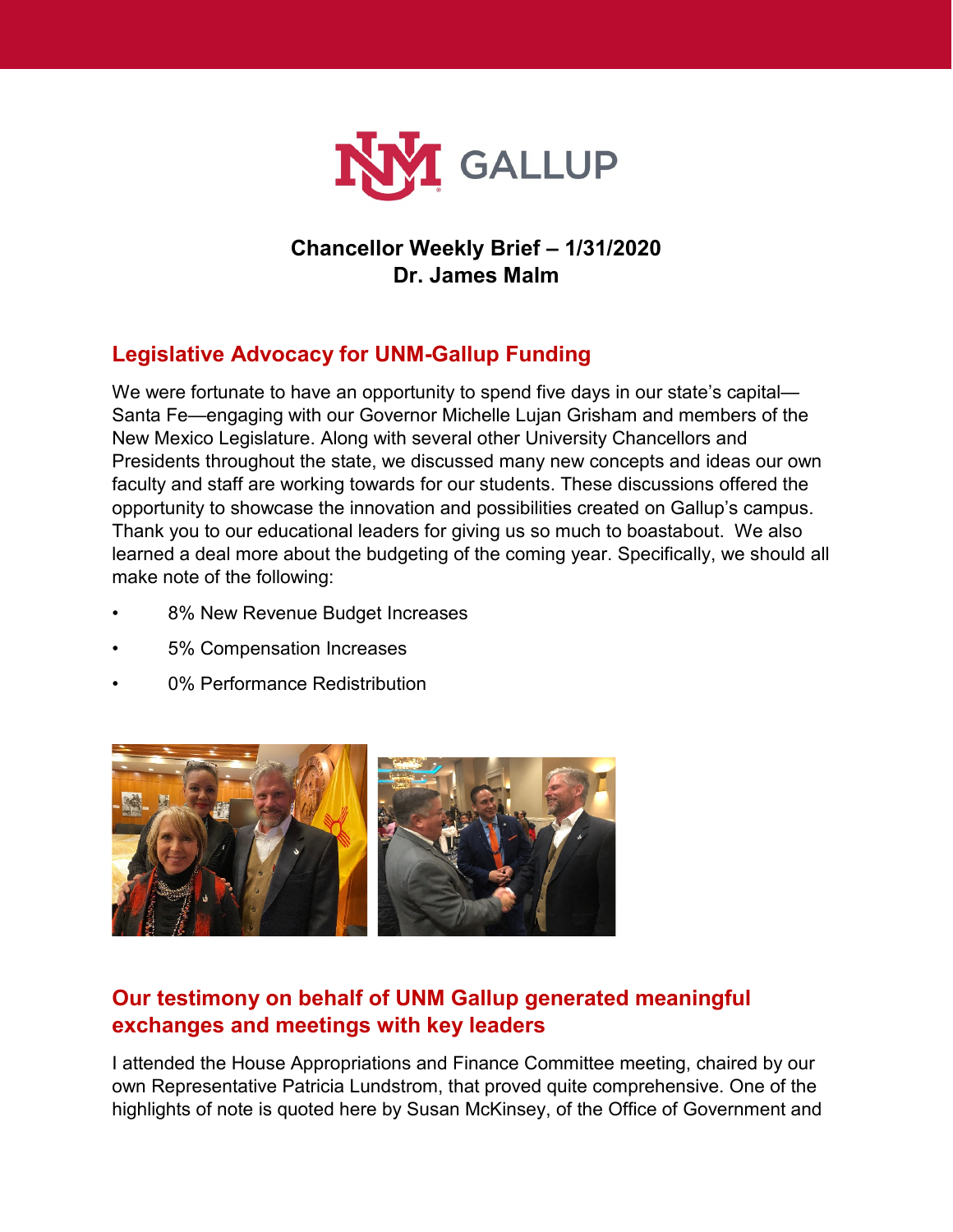Community Relations team, "As finance committees usually grow budgets from the lowest recommendations for funding, HAFC voted to go with the Executive budget recommendation, which for UNM has a 1.2 percent budget increase—UNM-Gallup 0.0% and 0.9% overall for higher education—1.5 percent for the Medical School and 2 percent compensation." It is also meaningful to note that lawmakers chose additionally threw in \$5 million for dual credit statewide



**Senator George K. Munoz co-chaired the Senate Finance Committee well under tough questioning.**



This is best articulated via the Office of Government and Community Relations' Susan McKinsey's notes, "Senators heard the budget recommendations of the Executive and the Legislative Finance Committee, but committed to neither. Same with the requests of the Higher Education Institutions. This is expected, as Finance comes out with its budget in the last days of the session. However, the questions posed today were much more pointed, as Senators drilled into subjects like administrative costs, the expense of online courses, and the cost of education." We look forward to the outcome of this for several reasons.

Governor Lujan Grisham spoke on our General Obligation Bond Capital Projects regarding our **Career Technology Education and Innovation Building**